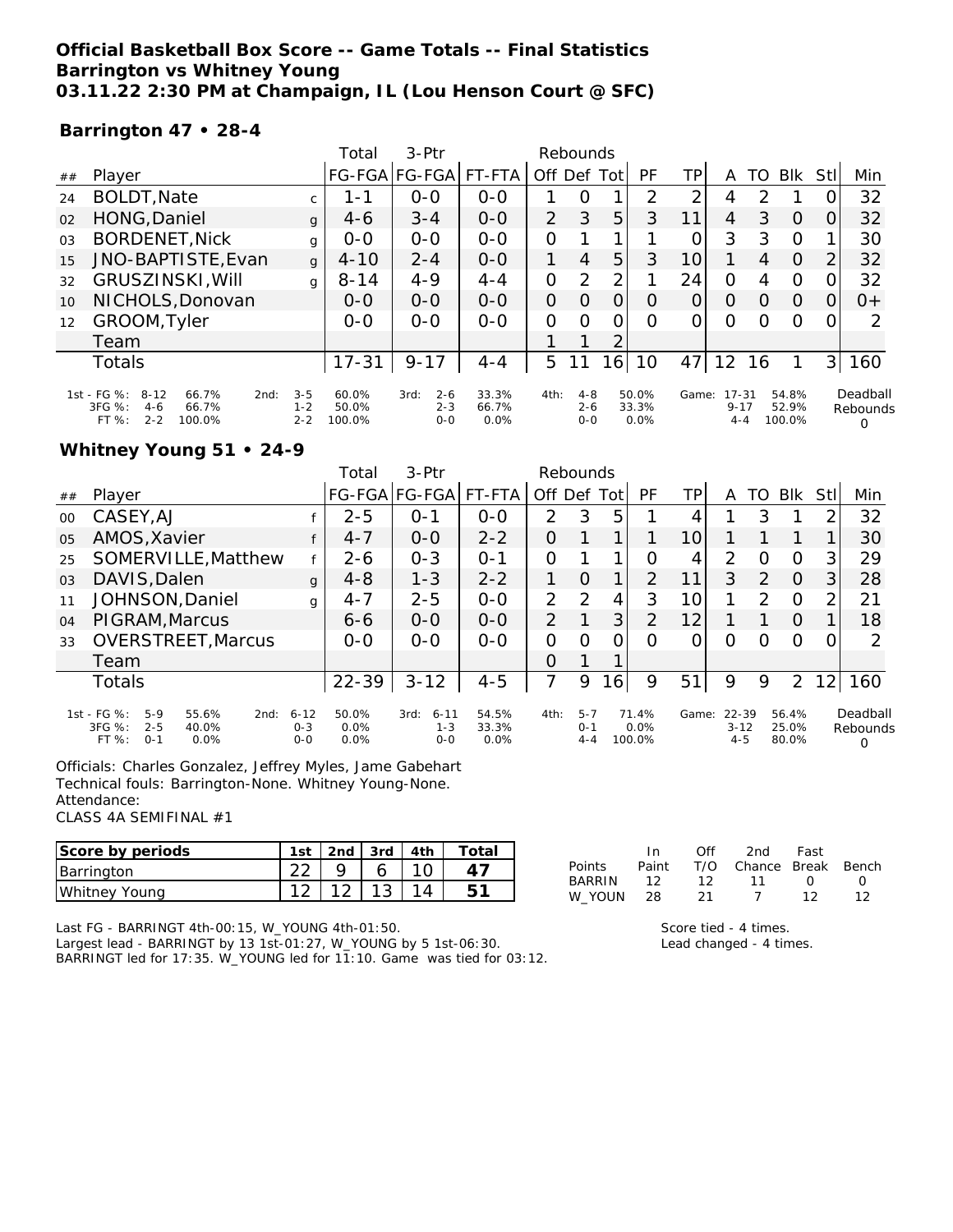## **Barrington vs Whitney Young 03.11.22 2:30 PM at Champaign, IL (Lou Henson Court @ SFC) 1st PERIOD Play-by-Play (Page 1)**

|      |            |                | Time Score Margi HOME/VISITOR              | Time Score Margi HOME/VISITOR |       |          |                 |                |       |
|------|------------|----------------|--------------------------------------------|-------------------------------|-------|----------|-----------------|----------------|-------|
| 07:4 | $3 - 0$    | $H_3$          | GOOD! 3 PTR by JOHNSON, Daniel             |                               |       |          |                 |                |       |
| 07:3 |            |                | TURNOVR by BORDENET, Nick                  |                               | In    | Off      | 2 <sub>nd</sub> | Fast           |       |
| 07:0 |            |                | MISSED 3 PTR by CASEY, AJ                  | 1st period-only               | Paint | T/O      | Chance          | <b>Break</b>   | Bench |
| 07:0 |            |                | REBOUND (DEF) by JNO-BAPTISTE, Evan        | Barrington                    | 6     | 10       | 5               | 0              | 0     |
| 06:4 |            |                | MISSED 3 PTR by GRUSZINSKI, Will           | Whitney Young                 | 4     | $\Omega$ | 0               | $\overline{2}$ | 0     |
| 06:4 |            |                | REBOUND (DEF) by JOHNSON, Daniel           |                               |       |          |                 |                |       |
| 06:4 |            |                | FOUL by JNO-BAPTISTE, Evan (P1T1)          |                               |       |          |                 |                |       |
| 06:3 | $5-0$      | H <sub>5</sub> | GOOD! JUMPER by DAVIS, Dalen               |                               |       |          |                 |                |       |
| 06:1 |            |                | FOUL by JOHNSON, Daniel (P1T1)             |                               |       |          |                 |                |       |
| 06:1 | $5 - 1$    | H 4            | GOOD! FT SHOT by GRUSZINSKI, Will          |                               |       |          |                 |                |       |
| 06:1 | $5-2$      | $H_3$          | GOOD! FT SHOT by GRUSZINSKI, Will          |                               |       |          |                 |                |       |
| 06:0 |            |                | MISSED 3 PTR by JOHNSON, Daniel            |                               |       |          |                 |                |       |
| 06:0 |            |                | REBOUND (DEF) by (TEAM)                    |                               |       |          |                 |                |       |
|      |            |                |                                            |                               |       |          |                 |                |       |
| 05:3 |            |                | TURNOVR by JNO-BAPTISTE, Evan              |                               |       |          |                 |                |       |
| 05:0 |            |                | FOUL by AMOS, Xavier (P1T2)                |                               |       |          |                 |                |       |
| 05:0 |            |                | TURNOVR by AMOS, Xavier                    |                               |       |          |                 |                |       |
| 04:5 | $5 - 4$    | H <sub>1</sub> | GOOD! LAYUP by GRUSZINSKI, Will [PNT]      |                               |       |          |                 |                |       |
| 04:4 | $7 - 4$    | $H_3$          | GOOD! JUMPER by SOMERVILLE, Matthew [PNT]  |                               |       |          |                 |                |       |
| 04:4 |            |                | FOUL by HONG, Daniel (P1T2)                |                               |       |          |                 |                |       |
| 04:4 |            |                | MISSED FT SHOT by SOMERVILLE, Matthew      |                               |       |          |                 |                |       |
| 04:4 |            |                | REBOUND (DEF) by JNO-BAPTISTE, Evan        |                               |       |          |                 |                |       |
| 04:2 |            |                | MISSED 3 PTR by GRUSZINSKI, Will           |                               |       |          |                 |                |       |
| 04:2 |            |                | REBOUND (OFF) by JNO-BAPTISTE, Evan        |                               |       |          |                 |                |       |
| 04:1 | $7 - 7$    | T <sub>1</sub> | GOOD! 3 PTR by HONG, Daniel                |                               |       |          |                 |                |       |
| 04:1 |            |                | ASSIST by BORDENET, Nick                   |                               |       |          |                 |                |       |
| 03:5 |            |                | TURNOVR by CASEY, AJ                       |                               |       |          |                 |                |       |
| 03:5 |            |                | TIMEOUT MEDIA                              |                               |       |          |                 |                |       |
| 03:4 | $7-9$      | V <sub>2</sub> | GOOD! LAYUP by JNO-BAPTISTE, Evan [PNT]    |                               |       |          |                 |                |       |
| 03:4 |            |                | ASSIST by BOLDT, Nate                      |                               |       |          |                 |                |       |
| 03:2 |            |                | MISSED 3 PTR by SOMERVILLE, Matthew        |                               |       |          |                 |                |       |
| 03:2 |            |                | REBOUND (DEF) by JNO-BAPTISTE, Evan        |                               |       |          |                 |                |       |
| 03:1 | $7 - 11$   | V <sub>4</sub> | GOOD! LAYUP by GRUSZINSKI, Will [PNT]      |                               |       |          |                 |                |       |
| 03:1 |            |                | <b>ASSIST by BORDENET, Nick</b>            |                               |       |          |                 |                |       |
|      |            |                |                                            |                               |       |          |                 |                |       |
| 02:4 |            |                | TURNOVR by CASEY, AJ                       |                               |       |          |                 |                |       |
| 02:2 | $7 - 14$   | V <sub>7</sub> | GOOD! 3 PTR by HONG, Daniel                |                               |       |          |                 |                |       |
| 02:2 |            |                | ASSIST by BOLDT, Nate                      |                               |       |          |                 |                |       |
| 02:0 |            |                | TURNOVR by CASEY, AJ                       |                               |       |          |                 |                |       |
| 01:5 |            | 7-17 V 10      | GOOD! 3 PTR by GRUSZINSKI, Will            |                               |       |          |                 |                |       |
| 01:5 |            |                | <b>ASSIST by HONG, Daniel</b>              |                               |       |          |                 |                |       |
| 01:3 |            |                | MISSED JUMPER by DAVIS, Dalen              |                               |       |          |                 |                |       |
| 01:3 |            |                | REBOUND (DEF) by GRUSZINSKI, Will          |                               |       |          |                 |                |       |
| 01:2 |            | 7-20 V 13      | GOOD! 3 PTR by JNO-BAPTISTE, Evan          |                               |       |          |                 |                |       |
| 01:0 |            |                | 10-20 V 10 GOOD! 3 PTR by DAVIS, Dalen     |                               |       |          |                 |                |       |
| 00:3 |            |                | MISSED LAYUP by GRUSZINSKI, Will           |                               |       |          |                 |                |       |
| 00:3 |            |                | BLOCK by CASEY, AJ                         |                               |       |          |                 |                |       |
| 00:3 |            |                | REBOUND (DEF) by PIGRAM, Marcus            |                               |       |          |                 |                |       |
| 00:3 | $12 - 20$  | V8             | GOOD! LAYUP by SOMERVILLE, Matthew [FB/PNT |                               |       |          |                 |                |       |
| 00:3 |            |                | <b>ASSIST by PIGRAM, Marcus</b>            |                               |       |          |                 |                |       |
| 00:0 |            |                | MISSED LAYUP by HONG, Daniel               |                               |       |          |                 |                |       |
| 00:0 |            |                | <b>BLOCK by AMOS, Xavier</b>               |                               |       |          |                 |                |       |
| 00:0 |            |                | REBOUND (OFF) by (TEAM)                    |                               |       |          |                 |                |       |
| 00:0 | 12-22 V 10 |                | GOOD! JUMPER by GRUSZINSKI, Will           |                               |       |          |                 |                |       |
| 00:0 |            |                | ASSIST by HONG, Daniel                     |                               |       |          |                 |                |       |
|      |            |                |                                            |                               |       |          |                 |                |       |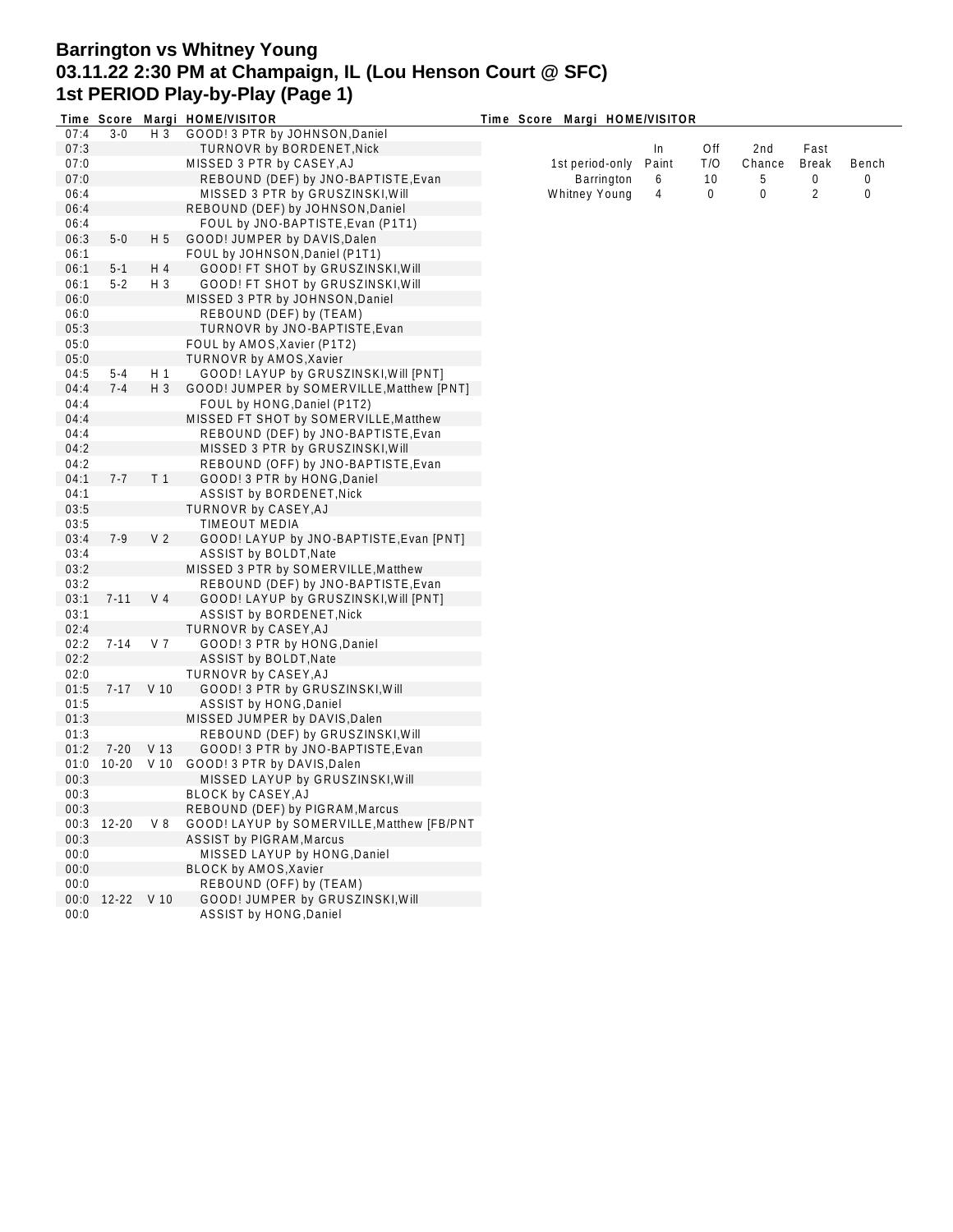# **Barrington vs Whitney Young 03.11.22 2:30 PM at Champaign, IL (Lou Henson Court @ SFC) 2nd PERIOD Play-by-Play (Page 1)**

|      |            |                | Time Score Margi HOME/VISITOR           | Time Score Margi HOME/VISITOR |       |     |        |                |       |  |
|------|------------|----------------|-----------------------------------------|-------------------------------|-------|-----|--------|----------------|-------|--|
| 07:1 |            |                | TURNOVR by JNO-BAPTISTE, Evan           |                               |       |     |        |                |       |  |
| 07:1 |            |                | STEAL by DAVIS, Dalen                   |                               | In    | Off | 2nd    | Fast           |       |  |
| 07:0 | 14-22      | V 8            | GOOD! JUMPER by PIGRAM, Marcus          | 2nd period-only               | Paint | T/O | Chance | <b>Break</b>   | Bench |  |
| 07:0 |            |                | ASSIST by CASEY, AJ                     | Barrington                    | 4     | 2   | 0      | 0              | 0     |  |
| 06:3 |            |                | <b>TURNOVR by BOLDT, Nate</b>           | Whitney Young                 | 8     | 4   | 2      | $\overline{4}$ | 10    |  |
| 06:3 |            |                | STEAL by CASEY, AJ                      |                               |       |     |        |                |       |  |
| 06:3 | $16 - 22$  | V 6            | GOOD! LAYUP by PIGRAM, Marcus [FB/PNT]  |                               |       |     |        |                |       |  |
| 06:3 |            |                | ASSIST by DAVIS, Dalen                  |                               |       |     |        |                |       |  |
| 06:1 |            |                | FOUL by CASEY, AJ (P1T3)                |                               |       |     |        |                |       |  |
| 06:0 | $16 - 24$  | V8             | GOOD! LAYUP by BOLDT, Nate [PNT]        |                               |       |     |        |                |       |  |
| 06:0 |            |                | ASSIST by JNO-BAPTISTE, Evan            |                               |       |     |        |                |       |  |
|      |            |                |                                         |                               |       |     |        |                |       |  |
| 05:4 |            |                | MISSED 3 PTR by DAVIS, Dalen            |                               |       |     |        |                |       |  |
| 05:4 |            |                | REBOUND (OFF) by DAVIS, Dalen           |                               |       |     |        |                |       |  |
| 05:3 |            |                | TURNOVR by DAVIS, Dalen                 |                               |       |     |        |                |       |  |
| 05:3 |            |                | STEAL by BORDENET, Nick                 |                               |       |     |        |                |       |  |
| 05:3 |            |                | FOUL by PIGRAM, Marcus (P1T4)           |                               |       |     |        |                |       |  |
| 05:3 | 16-25      | V <sub>9</sub> | GOOD! FT SHOT by GRUSZINSKI, Will       |                               |       |     |        |                |       |  |
| 05:3 | 16-26 V 10 |                | GOOD! FT SHOT by GRUSZINSKI, Will       |                               |       |     |        |                |       |  |
| 05:0 |            |                | MISSED 3 PTR by SOMERVILLE, Matthew     |                               |       |     |        |                |       |  |
| 05:0 |            |                | REBOUND (OFF) by PIGRAM, Marcus         |                               |       |     |        |                |       |  |
| 04:5 |            |                | MISSED 3 PTR by DAVIS, Dalen            |                               |       |     |        |                |       |  |
| 04:5 |            |                | REBOUND (DEF) by HONG, Daniel           |                               |       |     |        |                |       |  |
| 04:3 |            |                | TURNOVR by GRUSZINSKI, Will             |                               |       |     |        |                |       |  |
| 04:3 |            |                | STEAL by SOMERVILLE, Matthew            |                               |       |     |        |                |       |  |
| 04:3 |            |                | MISSED JUMPER by CASEY, AJ              |                               |       |     |        |                |       |  |
| 04:3 |            |                | REBOUND (DEF) by HONG, Daniel           |                               |       |     |        |                |       |  |
| 04:2 |            |                | MISSED LAYUP by JNO-BAPTISTE, Evan      |                               |       |     |        |                |       |  |
| 04:2 |            |                | REBOUND (DEF) by CASEY, AJ              |                               |       |     |        |                |       |  |
| 04:1 | 18-26      | V 8            | GOOD! LAYUP by PIGRAM, Marcus [FB/PNT]  |                               |       |     |        |                |       |  |
| 04:1 |            |                | ASSIST by AMOS, Xavier                  |                               |       |     |        |                |       |  |
| 03:5 | 18-29 V 11 |                | GOOD! 3 PTR by GRUSZINSKI, Will         |                               |       |     |        |                |       |  |
| 03:5 |            |                | ASSIST by BOLDT, Nate                   |                               |       |     |        |                |       |  |
| 03:1 | 20-29      | V <sub>9</sub> | GOOD! JUMPER by PIGRAM, Marcus [PNT]    |                               |       |     |        |                |       |  |
| 02:3 |            |                | TIMEOUT media                           |                               |       |     |        |                |       |  |
| 02:1 |            |                | MISSED 3 PTR by GRUSZINSKI, Will        |                               |       |     |        |                |       |  |
| 02:1 |            |                |                                         |                               |       |     |        |                |       |  |
|      |            |                | REBOUND (DEF) by (TEAM)                 |                               |       |     |        |                |       |  |
| 01:5 |            |                | MISSED JUMPER by AMOS, Xavier           |                               |       |     |        |                |       |  |
| 01:5 |            |                | REBOUND (OFF) by JOHNSON, Daniel        |                               |       |     |        |                |       |  |
| 01:4 |            |                | MISSED JUMPER by AMOS, Xavier           |                               |       |     |        |                |       |  |
| 01:4 |            |                | REBOUND (OFF) by CASEY, AJ              |                               |       |     |        |                |       |  |
| 01:4 | 22-29      | V 7            | GOOD! DUNK by CASEY, AJ [PNT]           |                               |       |     |        |                |       |  |
|      | 01:2 22-31 | V <sub>9</sub> | GOOD! LAYUP by JNO-BAPTISTE, Evan [PNT] |                               |       |     |        |                |       |  |
| 00:5 | 24-31      | V 7            | GOOD! JUMPER by PIGRAM, Marcus          |                               |       |     |        |                |       |  |
| 00:5 |            |                | ASSIST by JOHNSON, Daniel               |                               |       |     |        |                |       |  |
| 00:0 |            |                | TURNOVR by HONG, Daniel                 |                               |       |     |        |                |       |  |
| 00:0 |            |                | STEAL by JOHNSON, Daniel                |                               |       |     |        |                |       |  |
|      |            |                |                                         |                               |       |     |        |                |       |  |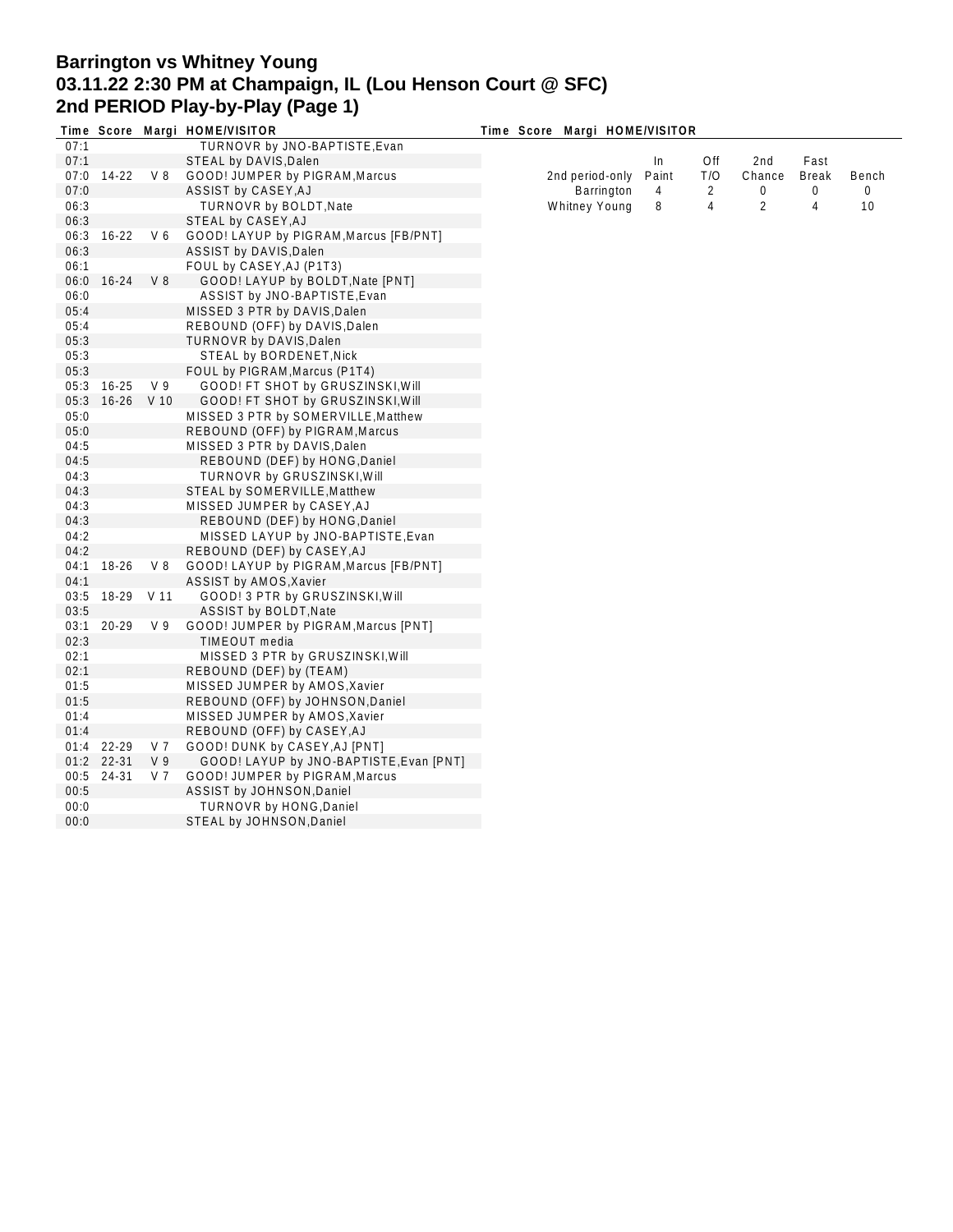# **Barrington vs Whitney Young 03.11.22 2:30 PM at Champaign, IL (Lou Henson Court @ SFC) 3rd PERIOD Play-by-Play (Page 1)**

|      |           |                | Time Score Margi HOME/VISITOR           | Time Score Margi HOME/VISITOR |       |     |        |              |       |
|------|-----------|----------------|-----------------------------------------|-------------------------------|-------|-----|--------|--------------|-------|
| 07:3 |           |                | MISSED 3 PTR by GRUSZINSKI, Will        |                               |       |     |        |              |       |
| 07:3 |           |                | REBOUND (DEF) by JOHNSON, Daniel        |                               | In    | Off | 2nd    | Fast         |       |
| 07:2 |           |                | TURNOVR by JOHNSON, Daniel              | 3rd period-only               | Paint | T/O | Chance | <b>Break</b> | Bench |
| 07:2 |           |                | STEAL by JNO-BAPTISTE, Evan             | Barrington                    | 0     | 0   | 3      | 0            | 0     |
| 07:1 |           |                | TURNOVR by JNO-BAPTISTE, Evan           | Whitney Young                 | 10    | 11  | 5      | 6            | 0     |
| 07:0 |           |                | STEAL by SOMERVILLE, Matthew            |                               |       |     |        |              |       |
| 07:0 | $26 - 31$ | V <sub>5</sub> | GOOD! LAYUP by DAVIS, Dalen [FB/PNT]    |                               |       |     |        |              |       |
| 07:0 |           |                | ASSIST by SOMERVILLE, Matthew           |                               |       |     |        |              |       |
| 06:4 |           |                | TURNOVR by HONG, Daniel                 |                               |       |     |        |              |       |
| 06:4 |           |                | STEAL by DAVIS, Dalen                   |                               |       |     |        |              |       |
|      | 28-31     | V <sub>3</sub> | GOOD! LAYUP by JOHNSON, Daniel [FB/PNT] |                               |       |     |        |              |       |
| 06:3 |           |                |                                         |                               |       |     |        |              |       |
| 06:3 |           |                | ASSIST by DAVIS, Dalen                  |                               |       |     |        |              |       |
| 06:1 |           |                | TURNOVR by GRUSZINSKI, Will             |                               |       |     |        |              |       |
| 06:1 |           |                | STEAL by JOHNSON, Daniel                |                               |       |     |        |              |       |
| 06:0 |           |                | FOUL by DAVIS, Dalen (P1T1)             |                               |       |     |        |              |       |
| 06:0 |           |                | TURNOVR by DAVIS, Dalen                 |                               |       |     |        |              |       |
| 05:5 |           |                | TURNOVR by HONG, Daniel                 |                               |       |     |        |              |       |
| 05:5 |           |                | STEAL by CASEY, AJ                      |                               |       |     |        |              |       |
| 05:4 | $30 - 31$ | V <sub>1</sub> | GOOD! DUNK by CASEY, AJ [FB/PNT]        |                               |       |     |        |              |       |
| 05:4 |           |                | <b>TIMEOUT 30sec</b>                    |                               |       |     |        |              |       |
| 05:1 |           |                | MISSED JUMPER by JNO-BAPTISTE, Evan     |                               |       |     |        |              |       |
| 05:1 |           |                | REBOUND (DEF) by SOMERVILLE, Matthew    |                               |       |     |        |              |       |
| 05:0 | 32-31     | H <sub>1</sub> | GOOD! LAYUP by AMOS, Xavier [PNT]       |                               |       |     |        |              |       |
| 04:4 |           |                | MISSED LAYUP by JNO-BAPTISTE, Evan      |                               |       |     |        |              |       |
| 04:4 |           |                | REBOUND (DEF) by CASEY, AJ              |                               |       |     |        |              |       |
| 04:4 |           |                | MISSED 3 PTR by SOMERVILLE, Matthew     |                               |       |     |        |              |       |
| 04:4 |           |                | REBOUND (DEF) by JNO-BAPTISTE, Evan     |                               |       |     |        |              |       |
| 04:0 |           |                | TURNOVR by BORDENET, Nick               |                               |       |     |        |              |       |
| 03:5 |           |                | STEAL by SOMERVILLE, Matthew            |                               |       |     |        |              |       |
| 03:5 |           |                |                                         |                               |       |     |        |              |       |
|      |           |                | MISSED JUMPER by SOMERVILLE, Matthew    |                               |       |     |        |              |       |
| 03:5 |           |                | REBOUND (OFF) by CASEY, AJ              |                               |       |     |        |              |       |
| 03:5 |           |                | MISSED JUMPER by CASEY, AJ              |                               |       |     |        |              |       |
| 03:5 |           |                | REBOUND (OFF) by JOHNSON, Daniel        |                               |       |     |        |              |       |
| 03:4 | 34-31     | H 3            | GOOD! JUMPER by JOHNSON, Daniel [PNT]   |                               |       |     |        |              |       |
| 03:3 |           |                | FOUL by DAVIS, Dalen (P2T2)             |                               |       |     |        |              |       |
| 03:3 |           |                | TIMEOUT media                           |                               |       |     |        |              |       |
| 02:4 |           |                | FOUL by JOHNSON, Daniel (P2T3)          |                               |       |     |        |              |       |
| 02:3 |           |                | TURNOVR by BOLDT, Nate                  |                               |       |     |        |              |       |
| 02:3 |           |                | STEAL by AMOS, Xavier                   |                               |       |     |        |              |       |
| 02:2 |           |                | MISSED 3 PTR by JOHNSON, Daniel         |                               |       |     |        |              |       |
| 02:2 |           |                | REBOUND (DEF) by BORDENET, Nick         |                               |       |     |        |              |       |
| 01:5 |           |                | MISSED JUMPER by JNO-BAPTISTE, Evan     |                               |       |     |        |              |       |
| 01:5 |           |                | REBOUND (OFF) by BOLDT, Nate            |                               |       |     |        |              |       |
| 01:4 | 34-34     | T <sub>2</sub> | GOOD! 3 PTR by GRUSZINSKI, Will         |                               |       |     |        |              |       |
| 01:4 |           |                | ASSIST by BOLDT, Nate                   |                               |       |     |        |              |       |
| 01:2 |           |                | FOUL by JOHNSON, Daniel (P3T4)          |                               |       |     |        |              |       |
| 01:2 |           |                | TURNOVR by JOHNSON, Daniel              |                               |       |     |        |              |       |
| 01:1 |           |                | FOUL by JNO-BAPTISTE, Evan (P2T1)       |                               |       |     |        |              |       |
| 01:1 |           |                | TURNOVR by JNO-BAPTISTE, Evan           |                               |       |     |        |              |       |
| 00:5 |           |                | MISSED LAYUP by AMOS, Xavier            |                               |       |     |        |              |       |
| 00:5 |           |                | <b>BLOCK by BOLDT, Nate</b>             |                               |       |     |        |              |       |
|      |           |                |                                         |                               |       |     |        |              |       |
| 00:5 |           |                | REBOUND (OFF) by PIGRAM, Marcus         |                               |       |     |        |              |       |
| 00:4 | 37-34     | $H_3$          | GOOD! 3 PTR by JOHNSON, Daniel          |                               |       |     |        |              |       |
| 00:4 |           |                | ASSIST by SOMERVILLE, Matthew           |                               |       |     |        |              |       |
| 00:2 | 37-37     | T <sub>3</sub> | GOOD! 3 PTR by GRUSZINSKI, Will         |                               |       |     |        |              |       |
| 00:2 |           |                | ASSIST by BORDENET, Nick                |                               |       |     |        |              |       |
| 00:0 |           |                | TURNOVR by PIGRAM, Marcus               |                               |       |     |        |              |       |
| 00:0 |           |                | STEAL by JNO-BAPTISTE, Evan             |                               |       |     |        |              |       |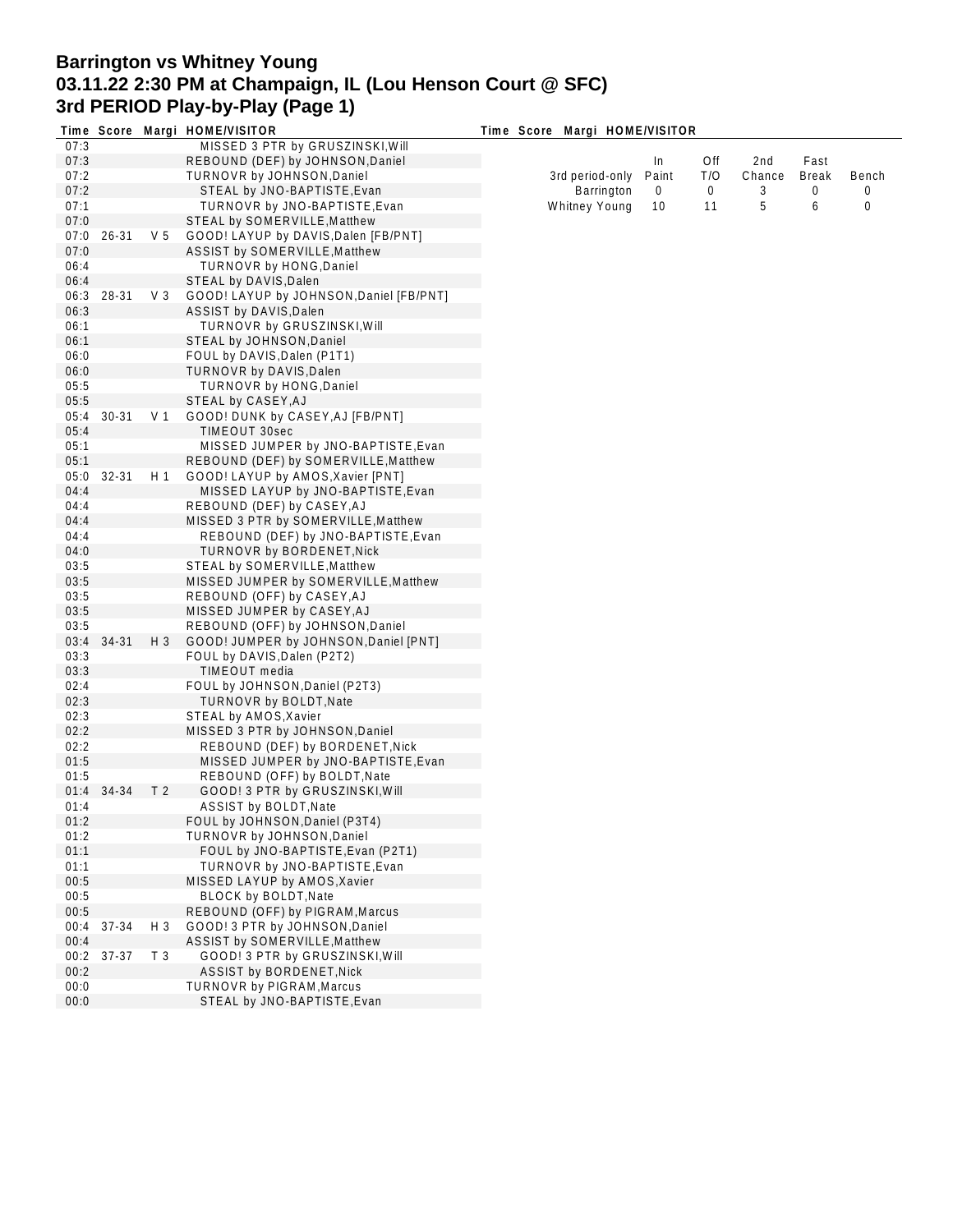# **Barrington vs Whitney Young 03.11.22 2:30 PM at Champaign, IL (Lou Henson Court @ SFC) 4th PERIOD Play-by-Play (Page 1)**

|      |           |                | Time Score Margi HOME/VISITOR       | Time Score Margi HOME/VISITOR |       |             |        |                |                |
|------|-----------|----------------|-------------------------------------|-------------------------------|-------|-------------|--------|----------------|----------------|
| 07:3 | 39-37     | H <sub>2</sub> | GOOD! JUMPER by DAVIS, Dalen        |                               |       |             |        |                |                |
| 06:5 |           |                | MISSED 3 PTR by JNO-BAPTISTE, Evan  |                               | In    | Off         | 2nd    | Fast           |                |
| 06:5 |           |                | REBOUND (DEF) by CASEY, AJ          | 4th period-only               | Paint | T/O         | Chance | <b>Break</b>   | Bench          |
| 06:1 |           |                | MISSED JUMPER by DAVIS, Dalen       | Barrington                    | 2     | $\mathbf 0$ | 3      | 0              | 0              |
| 06:1 |           |                | REBOUND (DEF) by GRUSZINSKI, Will   | Whitney Young                 | 6     | 6           | 0      | $\overline{0}$ | $\overline{2}$ |
| 05:5 | 39-39     | T <sub>4</sub> | GOOD! LAYUP by HONG, Daniel [PNT]   |                               |       |             |        |                |                |
| 05:3 |           |                | MISSED 3 PTR by JOHNSON, Daniel     |                               |       |             |        |                |                |
| 05:3 |           |                | REBOUND (DEF) by HONG, Daniel       |                               |       |             |        |                |                |
| 05:1 | 39-42     | V <sub>3</sub> | GOOD! 3 PTR by HONG, Daniel         |                               |       |             |        |                |                |
| 04:4 | $41 - 42$ | V <sub>1</sub> | GOOD! JUMPER by AMOS, Xavier [PNT]  |                               |       |             |        |                |                |
| 03:4 |           |                | TIMEOUT MEDIA                       |                               |       |             |        |                |                |
| 03:3 | $41 - 44$ | V <sub>3</sub> | GOOD! JUMPER by GRUSZINSKI, Will    |                               |       |             |        |                |                |
| 03:3 |           |                | ASSIST by HONG, Daniel              |                               |       |             |        |                |                |
| 02:5 | 43-44     | V <sub>1</sub> | GOOD! JUMPER by AMOS, Xavier        |                               |       |             |        |                |                |
| 02:5 |           |                | TIMEOUT 30sec                       |                               |       |             |        |                |                |
| 02:3 |           |                | TURNOVR by GRUSZINSKI, Will         |                               |       |             |        |                |                |
| 02:2 |           |                | STEAL by PIGRAM, Marcus             |                               |       |             |        |                |                |
| 02:2 | 45-44     | H1             | GOOD! LAYUP by AMOS, Xavier [PNT]   |                               |       |             |        |                |                |
| 02:0 |           |                | FOUL by PIGRAM, Marcus (P2T5)       |                               |       |             |        |                |                |
| 02:0 |           |                | <b>TURNOVR by GRUSZINSKI, Will</b>  |                               |       |             |        |                |                |
| 01:5 |           |                | STEAL by DAVIS, Dalen               |                               |       |             |        |                |                |
| 01:5 | 47-44     | $H_3$          | GOOD! LAYUP by PIGRAM, Marcus [PNT] |                               |       |             |        |                |                |
|      |           |                |                                     |                               |       |             |        |                |                |
| 01:5 |           |                | ASSIST by DAVIS, Dalen              |                               |       |             |        |                |                |
| 01:2 |           |                | TIMEOUT TEAM                        |                               |       |             |        |                |                |
| 01:1 |           |                | TURNOVR by BORDENET, Nick           |                               |       |             |        |                |                |
| 01:1 |           |                | TIMEOUT TEAM                        |                               |       |             |        |                |                |
| 01:0 |           |                | FOUL by BOLDT, Nate (P1T2)          |                               |       |             |        |                |                |
| 01:0 |           |                | FOUL by JNO-BAPTISTE, Evan (P3T3)   |                               |       |             |        |                |                |
| 01:0 |           |                | FOUL by GRUSZINSKI, Will (P1T4)     |                               |       |             |        |                |                |
| 01:0 |           |                | FOUL by BOLDT, Nate (P2T5)          |                               |       |             |        |                |                |
| 00:4 |           |                | FOUL by HONG, Daniel (P2T6)         |                               |       |             |        |                |                |
| 00:4 |           |                | FOUL by BORDENET, Nick (P1T7)       |                               |       |             |        |                |                |
| 00:4 | 48-44     | H 4            | GOOD! FT SHOT by DAVIS, Dalen       |                               |       |             |        |                |                |
| 00:4 | 49-44     | H <sub>5</sub> | GOOD! FT SHOT by DAVIS, Dalen       |                               |       |             |        |                |                |
| 00:3 |           |                | MISSED 3 PTR by JNO-BAPTISTE, Evan  |                               |       |             |        |                |                |
| 00:3 |           |                | REBOUND (OFF) by HONG, Daniel       |                               |       |             |        |                |                |
| 00:3 |           |                | TIMEOUT 30sec                       |                               |       |             |        |                |                |
| 00:2 |           |                | MISSED 3 PTR by GRUSZINSKI, Will    |                               |       |             |        |                |                |
| 00:2 |           |                | REBOUND (OFF) by HONG, Daniel       |                               |       |             |        |                |                |
| 00:1 | 49-47     | H <sub>2</sub> | GOOD! 3 PTR by JNO-BAPTISTE, Evan   |                               |       |             |        |                |                |
| 00:1 |           |                | ASSIST by HONG, Daniel              |                               |       |             |        |                |                |
| 00:1 |           |                | <b>TIMEOUT TEAM</b>                 |                               |       |             |        |                |                |
| 00:1 |           |                | FOUL by HONG, Daniel (P3T8)         |                               |       |             |        |                |                |
| 00:1 | 50-47     | $H_3$          | GOOD! FT SHOT by AMOS, Xavier       |                               |       |             |        |                |                |
| 00:1 | 51-47     | H 4            | GOOD! FT SHOT by AMOS, Xavier       |                               |       |             |        |                |                |
| 00:0 |           |                | MISSED 3 PTR by HONG, Daniel        |                               |       |             |        |                |                |
| 00:0 |           |                | REBOUND (DEF) by AMOS, Xavier       |                               |       |             |        |                |                |
|      |           |                |                                     |                               |       |             |        |                |                |